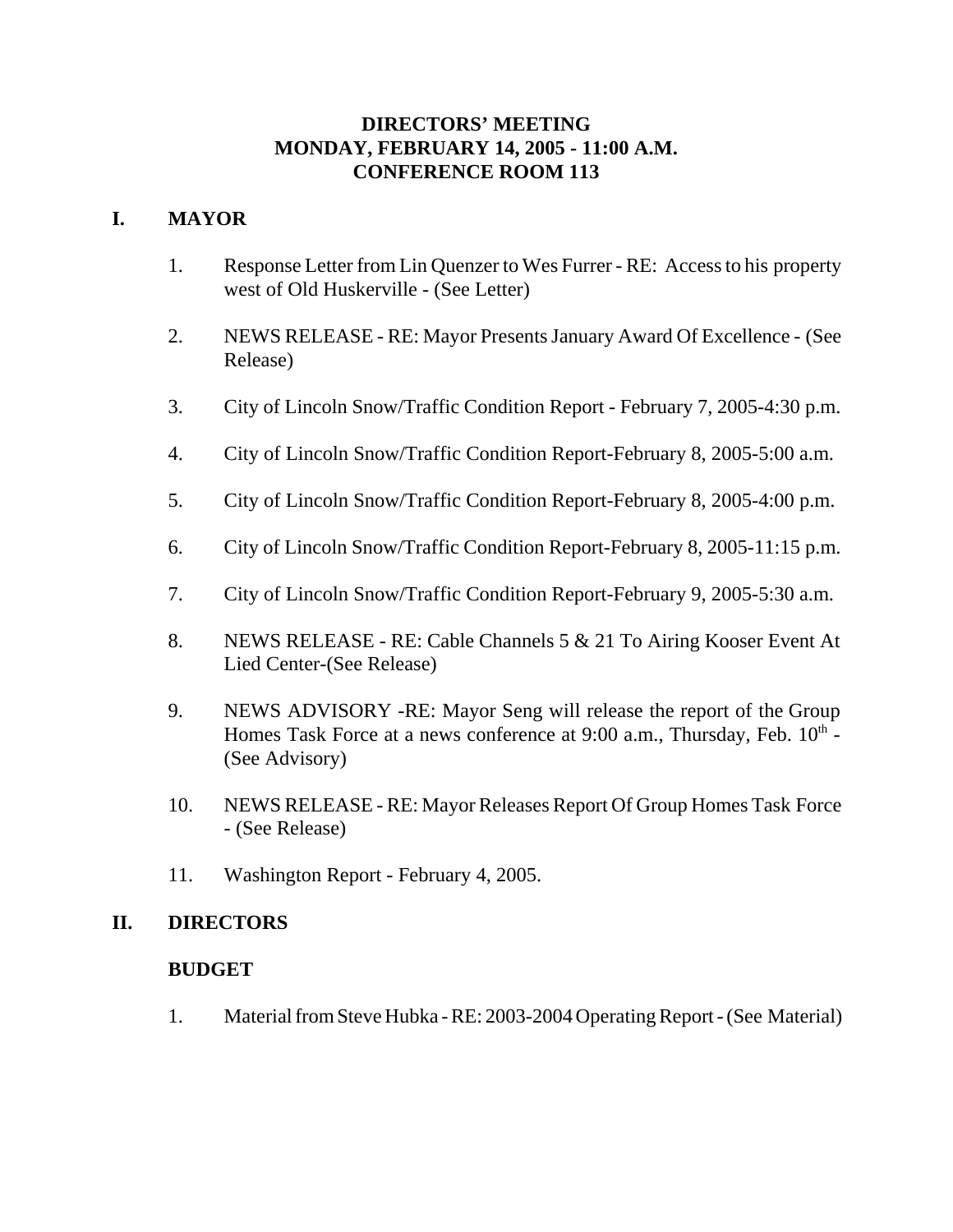### **FINANCE DEPARTMENT/CITY TREASURER**

1. Material from Don Herz, Finance Director & Melinda J. Jones, City Treasurer - RE: Resolution & Finance Department, Treasurer of Lincoln, Nebraska - Investments Purchased January 24 thru February 4, 2005.

#### **HEALTH**

- 1. NEWS RELEASE RE: Environmental Awards Nominations Sought-(See Release)
- 2. NEWS RELEASE RE: Safely Transporting Your Children ... A True Act Of Love - (See Release)
- 3. NEWS RELEASE RE: Lancaster County 2003 Vital Statistics Report -(See Release)
- 4. Health Department Report January, 2005.
- 5. Response Letter from Bruce Dart to Micheale Kujath RE: Enforcing the smoking ban in your 3-plex apartment building - (See Letter)

### **PLANNING**

- 1. Response Letter from Marvin Krout to Mr. Bus Whitehead RE: Suggestion about regulating inflatable signs the same as portable signs-(See Letter)
- 2. Memo from Randy Hoskins RE: Use Permit No. 04006-Bill #05R-33-Barons Ridge First Addition - (See Memo)
- 3. Response E-Mail from Jean Walker to Gary Awalt RE: Wal-Mart SuperCenter: Change of Zone #05005 and Use Permit # 05001-Opposition - (See E-Mail)

### **PUBLIC WORKS & UTILITIES**

1. Memo from Bruce Sweney - RE: February 14<sup>th</sup> Board of Equalization Meeting-(See Memo)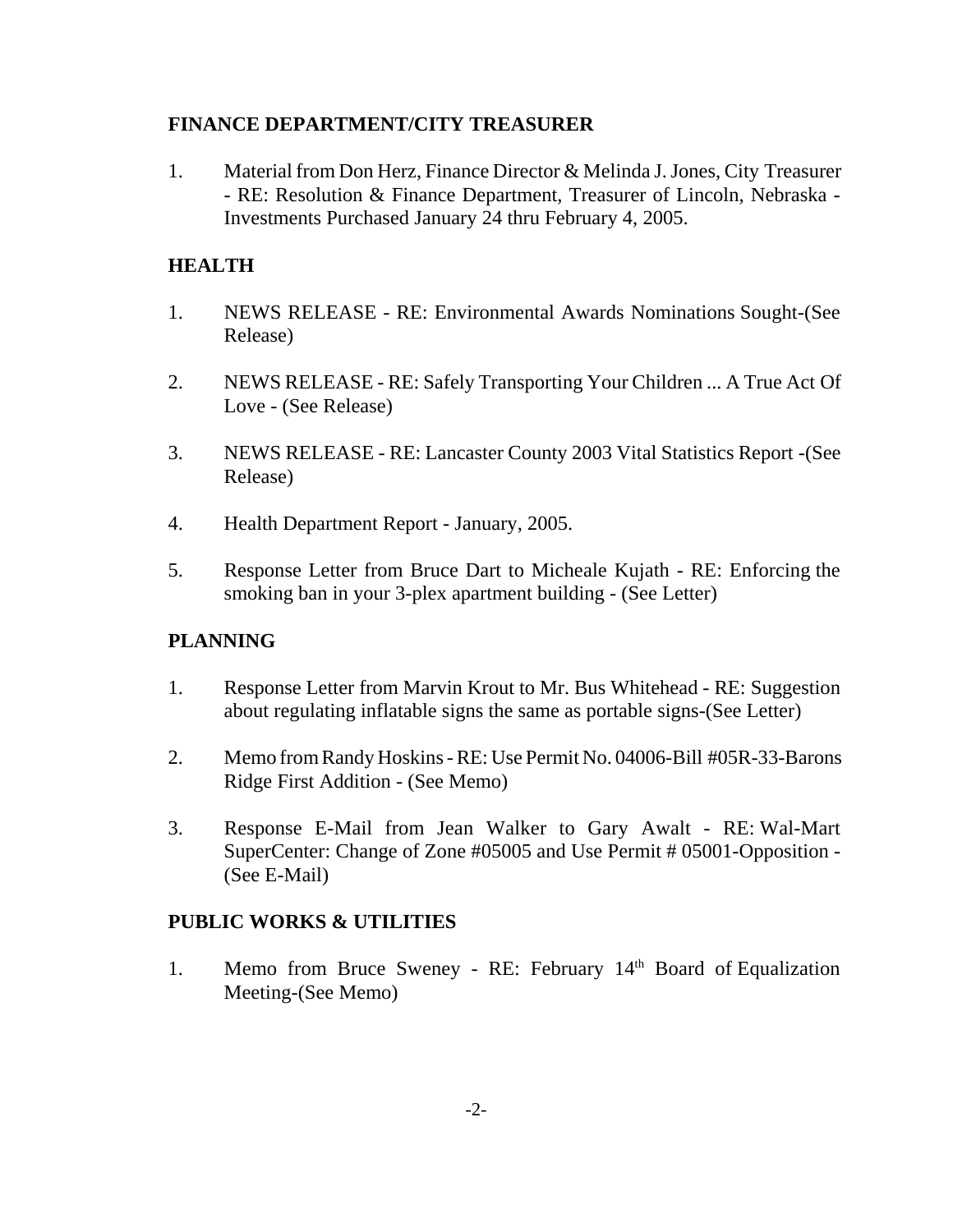## **WEED CONTROL AUTHORITY**

1. Weed Control Authority Lancaster County - January 2005 Monthly Report.

## **WOMEN'S COMMISSION**

1. NEWS RELEASE from Bonnie Coffey - RE: Women's Commission Honors Award Recipients-"Weaving Women's Voices" pays tribute to annual award winners in saluting International Women's Day-(See Release)

## **III. CITY CLERK**

### **IV. COUNCIL**

### **A. COUNCIL REQUESTS/CORRESPONDENCE**

#### **JONATHAN COOK**

1. OUTSTANDING Request to **Public Works & Utilities Department** - RE: Snow plowed onto sidewalks repeatedly (RFI#122 - 01/11/05)

#### **GLENN FRIENDT**

1. Request to Marc Wullschleger, Urban Development Director / Lynn Johnson, Parks & Recreation Director - RE: Next steps for the University Place property vacation (RFI#41-02/02/05). — **1.) SEE RESPONSE FROM MARC WULLSCHLEGER, URBAN DEVELOPMENT DIRECTOR RECEIVED ON RFI#41-02/09/05.**

#### **PATTE NEWMAN**

- 1. E-Mail from Michael Goodrich to Patte Newman RE: Opposed to the proposed Wal-Mart to be placed at  $84<sup>th</sup>$  & Adams - (See E-Mail)
- 2. Request to Ann Harrell, Acting Public Works Director/ Larry Worth, StarTran - RE: Larry Worth's memo summarizing the StarTran Town Hall Meeting on Jan. 22nd (RFI#29-02/08/05). — **1.) SEE RESPONSE FROM LARRY WORTH, STARTRAN RECEIVED ON RFI#29-02/10/05.**